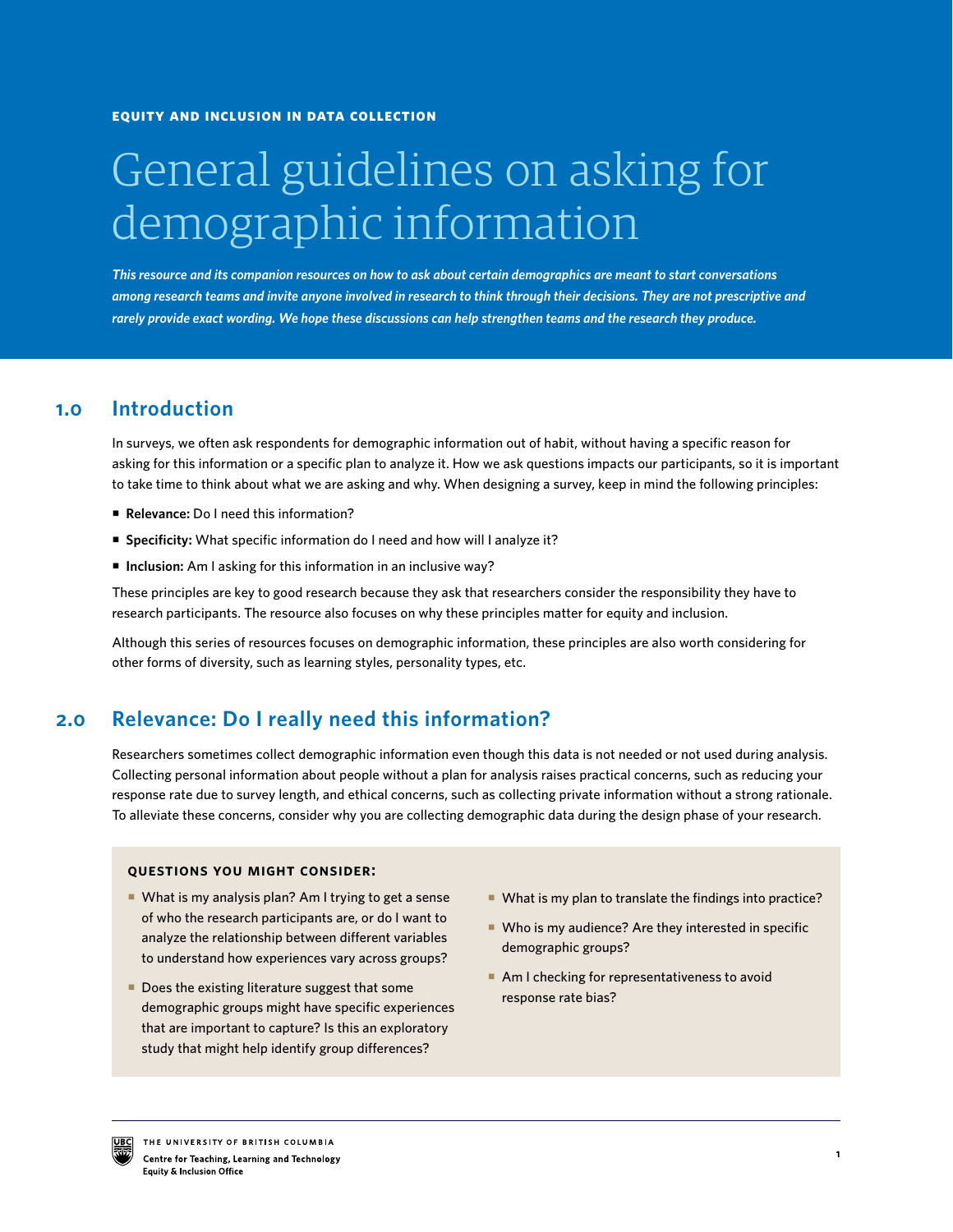Whatever questions you decide to include or not include, make sure you have a rationale for your decision. You may choose to communicate that rationale within the survey itself, as being transparent with research participants can help demonstrate respect for their humanity and their contribution to your research.

# **Asking without analyzing**

By including demographic questions, you are suggesting that you are being attentive to these dimensions of identity. This could be encouraging for groups that have been historically underrepresented in research. However, if you do not actually attend to these dimensions in your analysis, your research may continue this history of underrepresentation and have a negative impact of respondents' perceptions of research and researchers.

# **Stereotype threat**

Not collecting demographic data can unintentionally imply that a group does not matter, but collecting that information can activate stereotype threat and impact your results, especially if you are doing applied research or looking at cognitive items in lab settings (Steele, 2011).

Stereotype threat is the risk of confirming negative stereotypes about an individual's racial, ethnic, gender or cultural group, which puts psychological strain on an individual. Research has consistently suggested that people under stereotype threat may respond to items differently than they would if they were not under that threat. Take the time to consider how you might lessen these impacts. For example, it might work to ask about demographics at the end of a survey or to include a blurb contextualizing why you are collecting this data.

# **the take-away**

 $\rightarrow$ 

Consider the wording of your question to ensure that it does not (intentionally or unintentionally) exclude some groups of people. Use resources available to you (at UBC, online or in your networks) to check that the language you are using is up-to-date.

#### **Specificity: What specific information do I need and how will I analyze it? 3.0**

Social and cultural categories are shortcuts that help us make sense of the world by categorizing each other and ourselves. Most of the time, these categories work well enough and they allow us to navigate the world and relationships a bit more easily. However, these categories are shortcuts and they may not always give us the information we are looking for.

## **for example:**

- Asking for **sex** (male/female) may not tell you if the respondent experiences your classroom as a man, woman or non-binary person. For example, a trans man whose legal sex marker is still F might not know how to respond.
- Asking respondents if they are **new to Canada** may not tell you if they are fluent English speakers. For example, a student from a francophone community in Québec might still encounter language barriers.
- Asking respondents if they are an **international student** may not tell you if they are new to Canada. For example, a non-Canadian student who attended grade 11 and 12 in Canada might be enrolled as a domestic student.

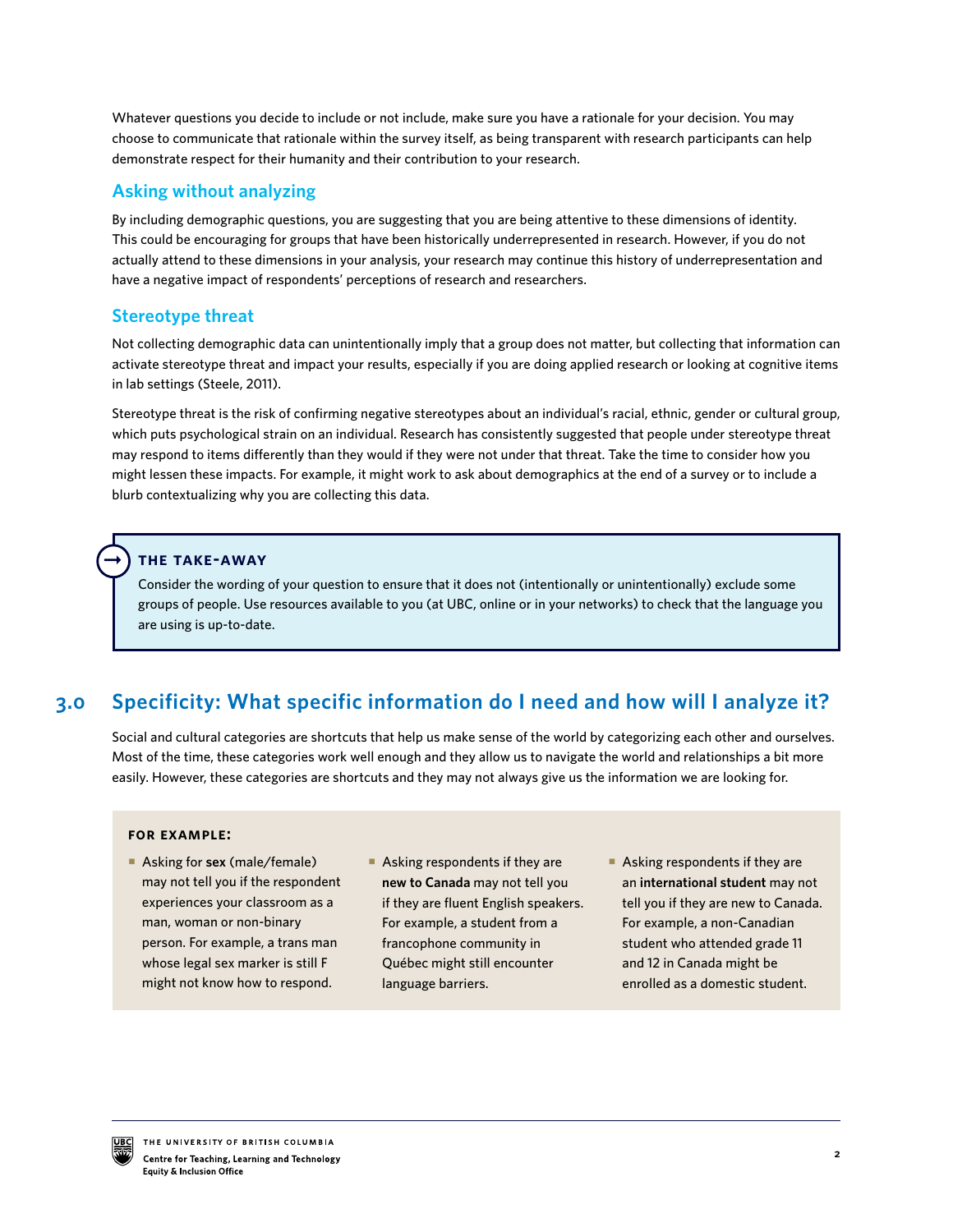**the take-away**

 $\rightarrow$ 

Take some time to think about the specific information that you need to answer your research questions, and design your question so you can obtain that information directly rather than infer it.

#### **Inclusion: Am I asking for this information in an inclusive way? 4.0**

If you have decided it is important and relevant to your research to collect data about demographic categories, make sure your wording of the question is not outdated or leaving out some people.

To ensure you are using inclusive language, you can talk to colleagues who have expertise in that area or look into how language has evolved to talk about a certain group. In some cases, you might organize focus groups or pilot your questions with relevant stakeholder communities, especially if you have consulted with communities early on and your research will have a direct benefit on the population with whom you are consulting.

To help in this effort, the Equity and Inclusion Office has created some guidelines on how to ask about some demographic categories in a **[series of resources](https://isotl.ctlt.ubc.ca/resources/research-and-evaluation/)** available online.

|                                    | <b>RESOURCES ON SPECIFIC DEMOGRAPHICS INCLUDE:</b> |                        |  |
|------------------------------------|----------------------------------------------------|------------------------|--|
| $\blacksquare$ Disability          | $\blacksquare$ International student status        | ■ Socioeconomic status |  |
| $\blacksquare$ Gender              | $\blacksquare$ Language                            | ■ Sexual orientation   |  |
| $\blacksquare$ Indigenous identity | $\blacksquare$ Race and ethnicity                  |                        |  |

These resources provide some information and context for talking about categories that often raise questions about usage and language. Other demographic categories might not raise as many questions about how they should be formulated (for example, age, educational background or marital status) but their relevance should still be carefully considered.

These resources provide a starting point but language can quickly evolve. If possible, it is best to get feedback from content experts or directly from the communities that you are asking about. They will be best positioned to identify inclusive language.

## **the take-away**

Consider the wording of your question to ensure that it does not (intentionally or unintentionally) exclude some groups of people. Use resources available to you (at UBC, online or in your networks) to check that the language you are using is up-to-date.

#### **The case for collecting demographic data 5.0**

Asking these questions does not mean you should never collect demographic data. In fact, robust research should strive to be inclusive by taking into account the diversity of learners.

Even though your initial research questions may seem unrelated to student diversity, consider how students belonging to certain social groups may be impacted by the element of teaching that you are interested in studying. Literature reviews can help identify what elements are relevant for your research.



 $\rightarrow$